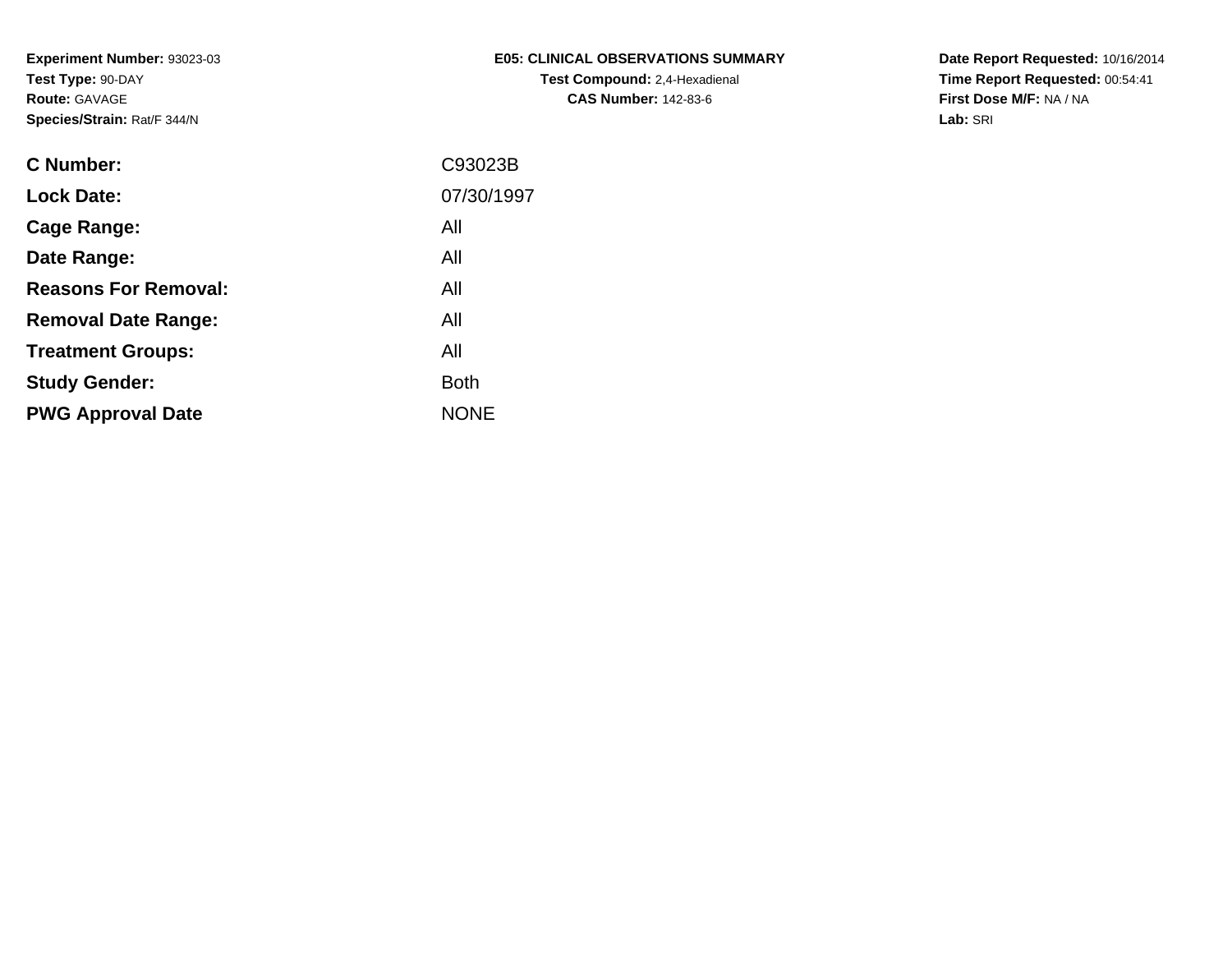## **E05: CLINICAL OBSERVATIONS SUMMARYTest Compound:** 2,4-Hexadienal **CAS Number:** 142-83-6

**Date Report Requested:** 10/16/2014**Time Report Requested:** 00:54:41**First Dose M/F:** NA / NA**Lab:** SRI

**SEX :MALE WEEK: 14**

| <b>OBSERVATIONS</b> | <b>MG/KG/DY</b> |        | <b>MG/KG/DY</b><br>7.5 |               | <b>MG/KG/DY</b><br>J J |               | <b>MG/KG/DY</b><br>30 |        |
|---------------------|-----------------|--------|------------------------|---------------|------------------------|---------------|-----------------------|--------|
|                     | <b>CURRENT*</b> | TOTAL+ | <b>CURRENT*</b>        | <b>TOTAL+</b> | <b>CURRENT*</b>        | <b>TOTAL+</b> | <b>CURRENT*</b>       | TOTAL+ |
| Abnormal Breathing  | 0 / 0           | 0 / 10 | 0/1                    | 0/10          | 0/6                    | 0 / 10        | 0/0                   | 0/10   |

<sup>\*</sup> ANIMALS WITH OBSERVATION IN CURRENT PERIOD / TOTAL ANIMALS OBSERVED IN CURRENT PERIOD (WITHIN 7 DAYS OF RUN DATE)

<sup>+</sup> ROW 1 = CUMULATIVE NO. OF ANIMALS WITH OBSERVATION / TOTAL ANIMALS STARTED ON STUDYROW 2 = DAY OF ONSET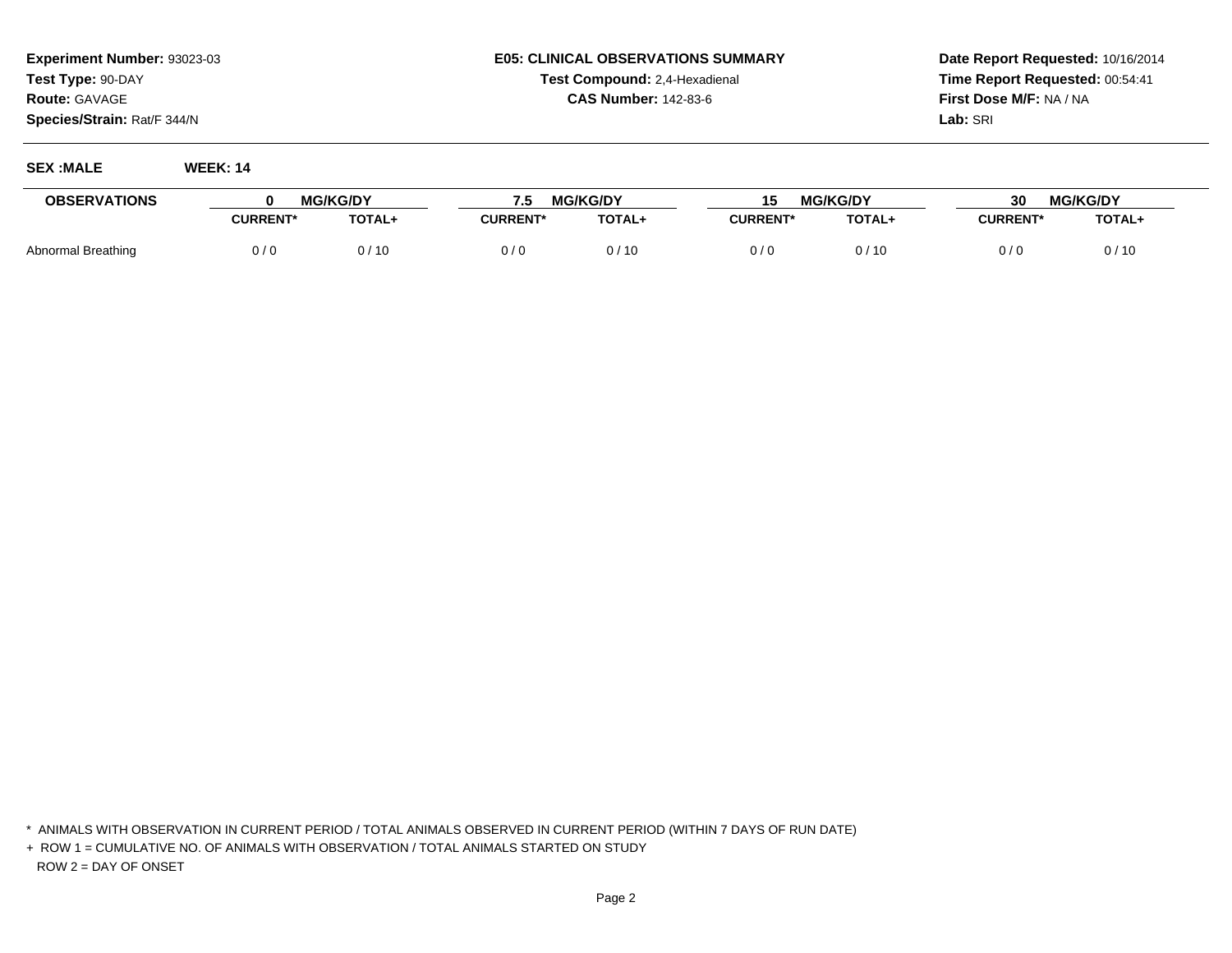## **E05: CLINICAL OBSERVATIONS SUMMARYTest Compound:** 2,4-Hexadienal **CAS Number:** 142-83-6

**Date Report Requested:** 10/16/2014**Time Report Requested:** 00:54:41**First Dose M/F:** NA / NA**Lab:** SRI

**SEX :MALE WEEK: 14**

| <b>OBSERVATIONS</b> | 60              | <b>MG/KG/DY</b> | 120             | <b>MG/KG/DY</b> |  |
|---------------------|-----------------|-----------------|-----------------|-----------------|--|
|                     | <b>CURRENT*</b> | <b>TOTAL+</b>   | <b>CURRENT*</b> | <b>TOTAL+</b>   |  |
| Abnormal Breathing  | 0/0             | 0/10            | 0/0             | 1/10            |  |
|                     |                 |                 |                 | <b>DAY 74</b>   |  |

\* ANIMALS WITH OBSERVATION IN CURRENT PERIOD / TOTAL ANIMALS OBSERVED IN CURRENT PERIOD (WITHIN 7 DAYS OF RUN DATE)

+ ROW 1 = CUMULATIVE NO. OF ANIMALS WITH OBSERVATION / TOTAL ANIMALS STARTED ON STUDYROW 2 = DAY OF ONSET